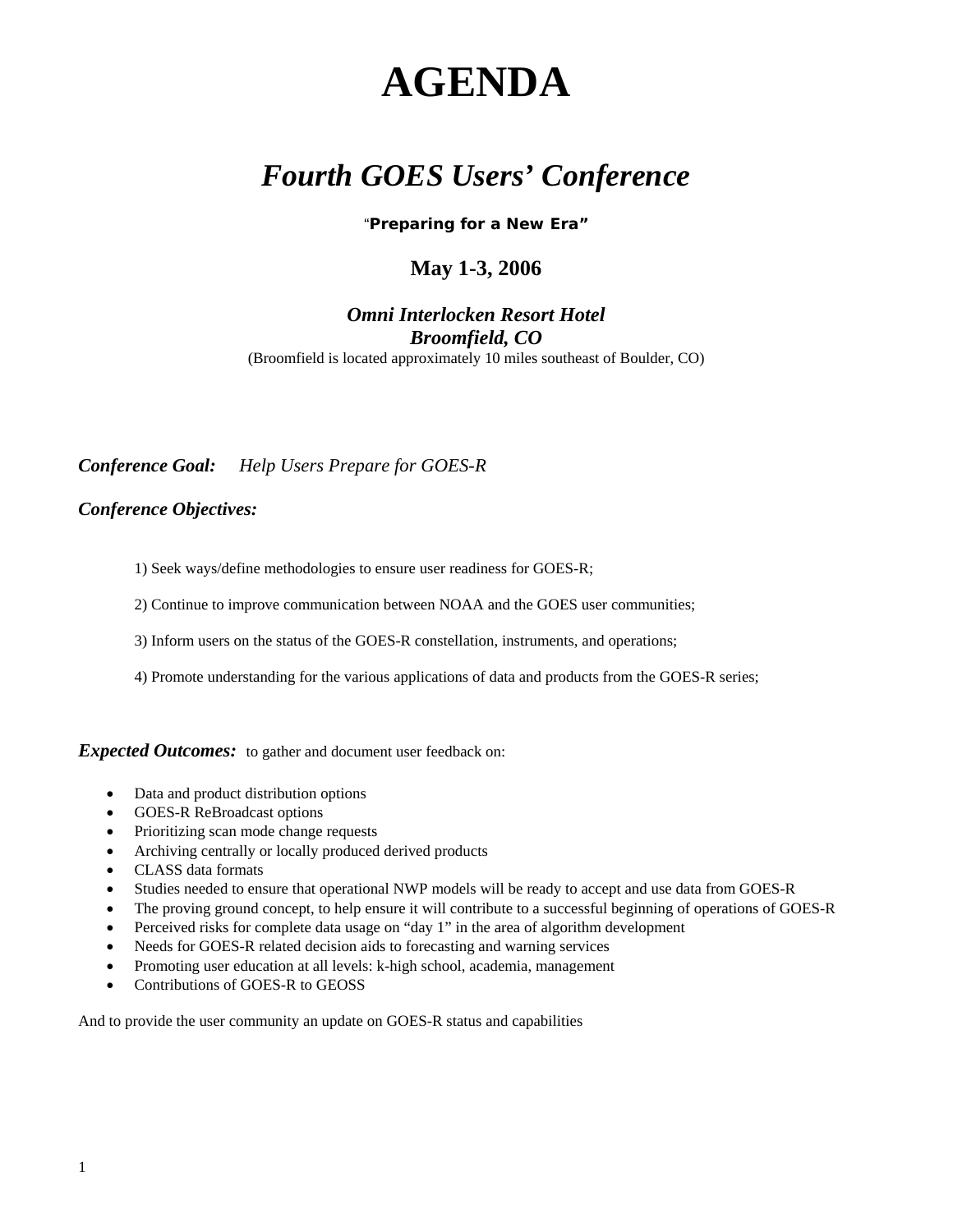## *May 1 (Monday): Omni Hotel*

#### *Session 1: Welcome and Keynote Co-Chairs: Gary Davis and Jim Gurka*

11:00 am Registration (and poster set up)

Lunch (on your own)

| $1:00 \text{ pm}$ | Introduction (logistics, conference format etc)                                         | Jim Gurka, NOAA/NESDIS                                                                    |
|-------------------|-----------------------------------------------------------------------------------------|-------------------------------------------------------------------------------------------|
| $1:10 \text{ pm}$ | Welcome/ Opening Remarks/ Conference goals                                              | Mark Mulholland, NOAA/NESDIS                                                              |
| $1:20 \text{ pm}$ | <b>GOES</b> Program status                                                              | Mary Kicza, NOAA Deputy Assistant<br>Administrator for Satellite and Information Services |
| $1:40 \text{ pm}$ | <b>GOES-R Program Overview</b>                                                          | Tony Comberiate, NOAA/NESDIS                                                              |
| $2:00 \text{ pm}$ | Keynote Address: Advances in Geosynchronous<br>Observations of the Earth and Atmosphere | Paul Menzel, Chief Scientist, NOAA/NESDIS/STAR                                            |
| $2:30 \text{ pm}$ | Dialog with speakers                                                                    |                                                                                           |

3:00 pm Break

#### *Session 2: Geostationary Satellites as a part of GEOSS Co-Chairs: Paul Menzel and Eric Madsen*

| $3:15$ pm         | WMO Activities/GEOSS Plans                    | Dr. Don Hinsman, WMO Space Programme Office                                                           |
|-------------------|-----------------------------------------------|-------------------------------------------------------------------------------------------------------|
| $3:30 \text{ pm}$ | Plans for China's Satellite Program           | Dr. Jim Purdom, CSU/CIRA                                                                              |
| $3:45$ pm         | Plans for EUMETSAT's Satellite Program        | Ernst Koenemann, EUMETSAT                                                                             |
| $4:00 \text{ pm}$ | Plans for India's Satellite Program           | Dr. P.C. Joshi, Indian Space Research Organization                                                    |
| $4:15$ pm         | Plans for Japan's Satellite Program           | Naotaka Uekiyo, Japan Meteorological Agency                                                           |
| $4:30 \text{ pm}$ | Plans for Korea's Satellite Program           | Dr. Hee-Hon Lee, Department of Meteorological<br>Satellites, Korean Meteorological Agency             |
| $4:45$ pm         | Plans for Russia's Satellite Program          | Dr. Valery Evdokimov, Russian Federal Service for<br>Hydrometeorological and Environmental Monitoring |
| $5:00 \text{ pm}$ | Considerations for GOES-R Readiness in Canada | Mike Manore, Meteorological Service of Canada                                                         |
| 5:15 pm           | Dialog with International Speakers            | All                                                                                                   |
| $5:30 \text{ pm}$ | Introduction to posters                       | Tim Schmit, NOAA/NESDIS                                                                               |
| $6:00 \text{ pm}$ | Icebreaker and Poster viewing                 |                                                                                                       |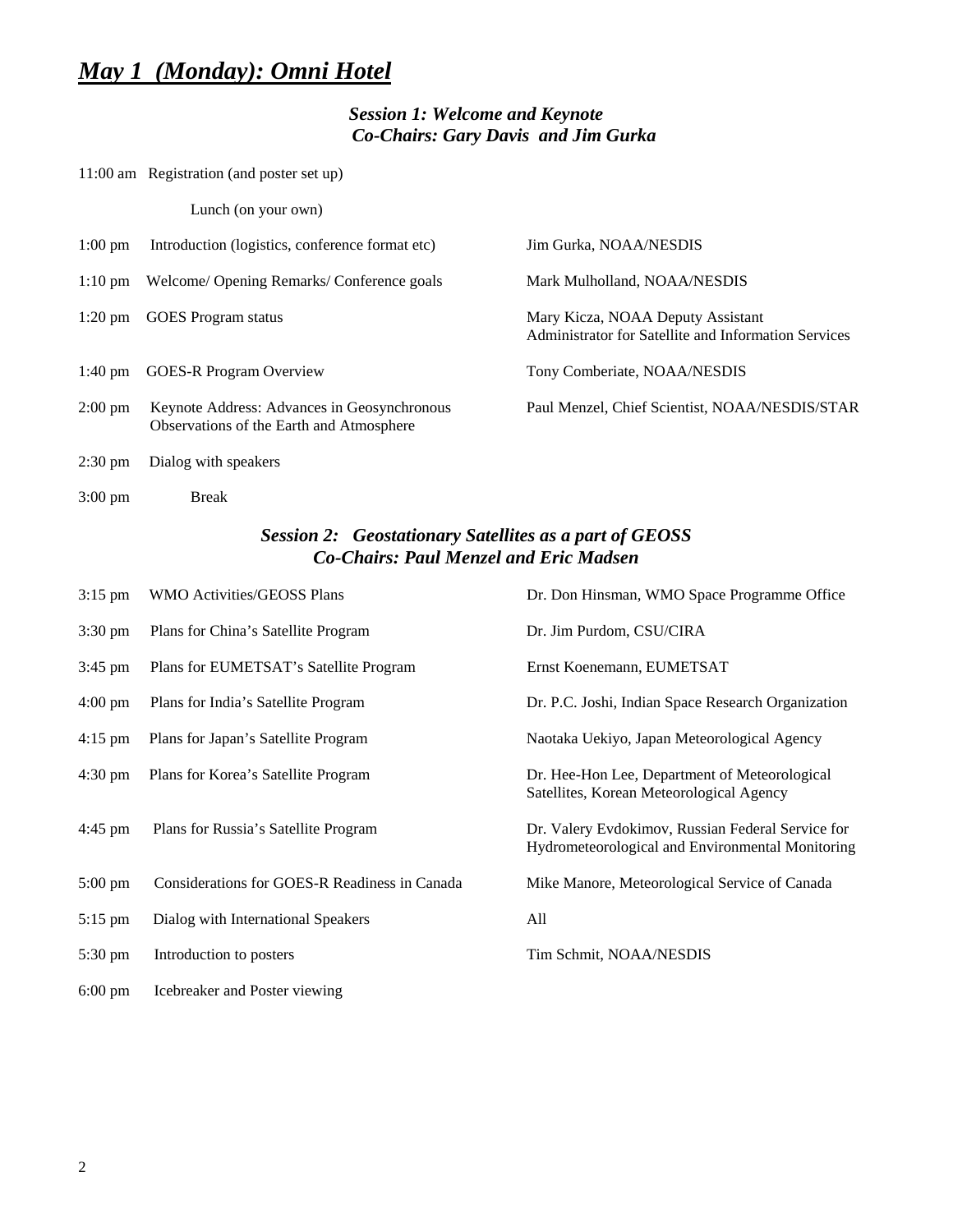# *May 2 (Tuesday): Omni Hotel*

#### *Session 3: Information Briefings: Baseline Instruments Co-Chairs: Tim Schmit and Steven Hill*

| $8:00$ am         | Registration/continental breakfast                                              |                                                      |
|-------------------|---------------------------------------------------------------------------------|------------------------------------------------------|
| $8:30$ am         | Announcements (as necessary)                                                    | Jim Gurka, NOAA/NESDIS                               |
| $8:35$ am         | Advanced Baseline Imager (ABI)                                                  | Tim Schmit, NOAA/NESDIS                              |
| $9:00 \text{ am}$ | <b>GOES</b> Lightning Mapper - Description<br>and Applications                  | Dennis Boccippio, NASA and<br>Joe Schaefer, NOAA/NWS |
| $9:20$ am         | Hyperspectral Environmental Suite (HES) Sounder                                 | Paul Menzel, Chief Scientist, NOAA/NESDIS/STAR       |
| $9:45$ am         | GOES-R Coastal Waters Imaging and the<br><b>COAST Risk Reduction Activities</b> | Curt Davis, OSU                                      |
| $10:05$ am        | Solar Imaging and Space Environment In-Situ Suites                              | Howard Singer NOAA/NWS                               |
| $10:25$ am        | Dialog with speakers                                                            | All                                                  |
| 10:35             | Break                                                                           |                                                      |

#### *Session 4: GOES-R User Readiness - Issues I CONOPS, Archive, Data Distribution, Numerical Weather Prediction (NWP) Co-Chairs: Tim Walsh and Ken Carey*

| $10:50$ am         | Third GOES-R Users' Conference Recommendations:<br><b>User Readiness Issues</b>              | Jim Gurka, NOAA/NESDIS                                                     |
|--------------------|----------------------------------------------------------------------------------------------|----------------------------------------------------------------------------|
| $11:00 \text{ am}$ | <b>GOES-R Instrument CONOPS Considerations</b>                                               | Tim Walsh, NOAA/NESDIS                                                     |
| $11:20$ am         | Data and Products Archival in the GOES-R era                                                 | Rick Vizbulis, NOAA/NESDIS                                                 |
| $11:40 \text{ pm}$ | Data Distribution                                                                            | Tom Renkevens, NOAA/NESDIS                                                 |
| $12:00 \text{ pm}$ | Lunch (on your own)                                                                          |                                                                            |
| $1:15$ pm          | NWP – Readiness for the Next Generation of Satellite                                         | John Le Marshall, Joint Center for Satellite<br>Data Assimilation          |
| $1:35$ pm          | US Air Force and Navy Readiness for GOES-R                                                   | Thomas Coe, Air Force Weather Agency and<br>Thomas Lee, Naval Research Lab |
| $1:55$ pm          | Understanding the Importance of Satellite Data to<br><b>Operational Fisheries Management</b> | Cara Wilson, NOAA/NMFS                                                     |
| $2:15$ pm          | Dialog with speakers                                                                         | All                                                                        |
| $2:30$ pm          | Break and poster viewing                                                                     |                                                                            |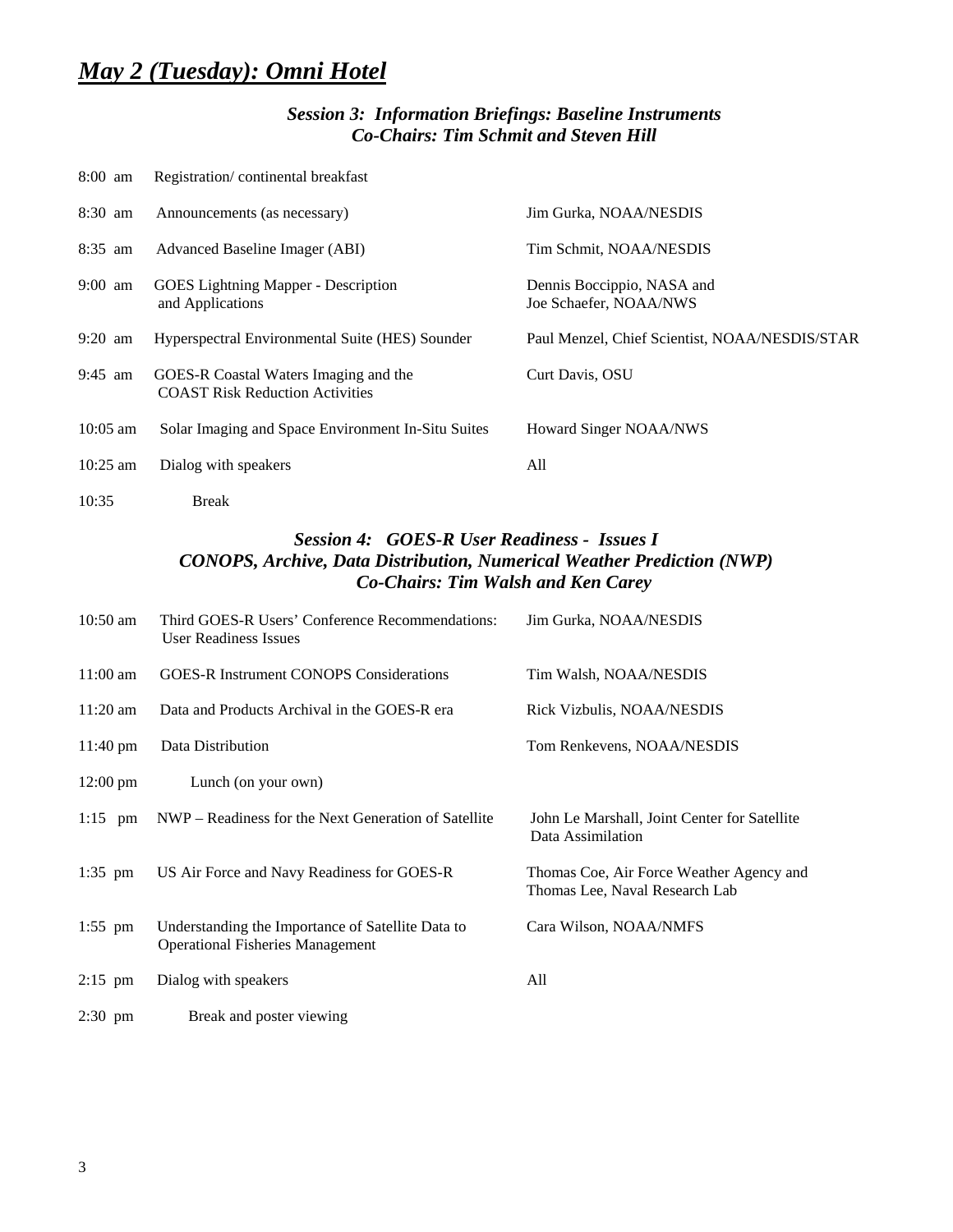#### *Session 5: Breakout Sessions (User Readiness Issues I) CONOPS, Archive, Data Distribution, Numerical Weather Prediction (NWP) Jessica Hartung - IWS*

This year, attendees will meet in breakout groups according to their interest in a particular breakout topic not according to professional disciplines. This will provide more in-depth responses to each question, as the groups will have approximately two hours to discuss one of the topics. The speaker who presented on that breakout topic will join the group to provide expertise and guidance in addition to the professional facilitator and technical lead.

Registration for breakout groups will be available online at time of registration or can be completed at sign-in at the Omni Hotel during the morning of Day 1. Participants are able to join only one breakout group per day. The following are the breakout groups for Session 5. They are numbered according to the standard numbering scheme on NIST's conference registration web site.

#### **Breakout Group Outline**

| Day 2, Breakout Session 1 | Concept of Operations        |
|---------------------------|------------------------------|
| Day 2, Breakout Session 2 | Archive                      |
| Day 2, Breakout Session 3 | Data Distribution            |
| Day 2, Breakout Session 4 | Numerical Weather Prediction |

Breakout Session groups that are large (above 30) will be separated into two groups. For example, if 60 participants register for CONOPS, then there will be a CONOPS I group with 30 participants and a CONOPS II group with 30 participants.

3:00 pm Breakout Sessions: Concept of Operations, Archive, Data Distribution, Numerical Weather Prediction

5:30 pm Session closes

5:30 - 6:00 Breakout sessions presenters meet with facilitators to prepare presentation

6:30 pm Conference Dinner Speaker: Mike Nelson, Chief Meteorologist, KMGH-TV (Denver)